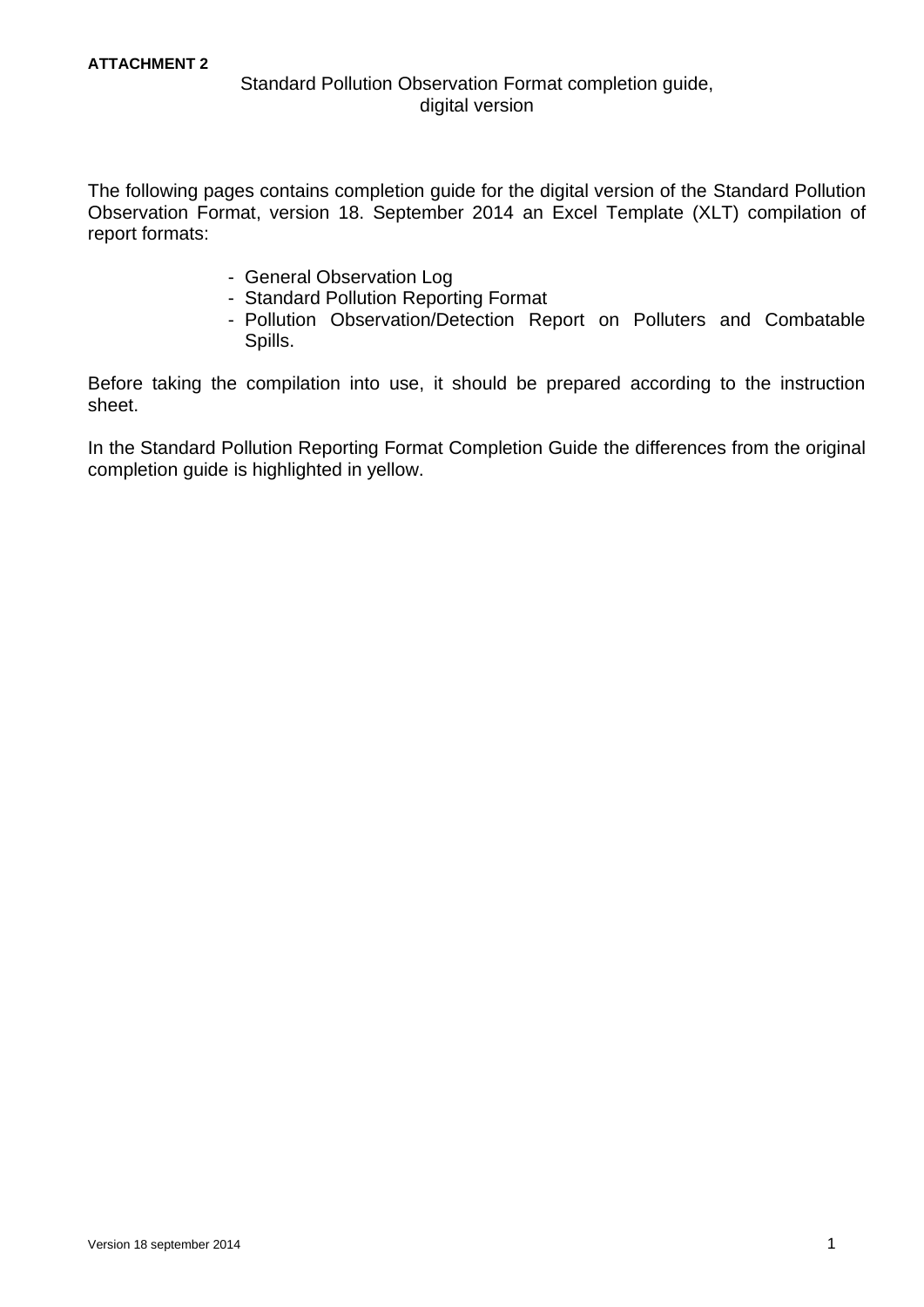Standard Pollution Observation Format completion guide, digital version

**ANNEX B**

## **STANDARD POLLUTION OBSERVATION FORMAT COMPLETION GUIDE**

## **GENERAL OBSERVATION LOG Digital format**

| <b>ORGANISATION</b>       | Organisation. I.e. Royal Danish Airforce, Finnish Border Guard etc.                    |  |  |
|---------------------------|----------------------------------------------------------------------------------------|--|--|
| Date:                     | Date of mission. Format DDMMMYYYY                                                      |  |  |
| Take off 1:               | Time of departure (UTC) of first "leg". Format MUST be HH:MM                           |  |  |
| <b>Aircraft</b>           | Aircraft (Type and) Registration                                                       |  |  |
| <b>Mission No.</b>        | <b>Nationally Assigned Mission Number</b>                                              |  |  |
| Landing 1:                | Time of landing (UTC) of first "leg". Format MUST be HH:MM                             |  |  |
| <b>Sunrise:</b>           | Time of sunrise (UTC). Format MUST be HH:MM                                            |  |  |
| Sunset:                   | Time of sunset (UTC). Format MUST be HH:MM                                             |  |  |
| Route:                    | <b>Flight Route or Area</b>                                                            |  |  |
| Pilot:                    | <b>INITIALS of Pilot</b>                                                               |  |  |
| <b>Copilot:</b>           | <b>INITIALS of Pilot</b>                                                               |  |  |
| <b>Operator 1:</b>        | <b>INITIALS of Operator</b>                                                            |  |  |
| <b>Operator 2:</b>        | <b>INITIALS of Operator</b>                                                            |  |  |
| <b>Additional Crew 1:</b> | <b>INITIALS of Additional Crew</b>                                                     |  |  |
| <b>Additional Crew 2:</b> | <b>INITIALS of Additional Crew</b>                                                     |  |  |
| Take off 2:               | Time of departure (UTC) of second "leg". Format MUST be HH:MM                          |  |  |
| Landing 2:                | Time of landing (UTC) of second "leg". Format MUST be HH:MM                            |  |  |
| Take off 3:               | Time of departure (UTC) of third "leg". Format MUST be HH:MM                           |  |  |
| Landing 3:                | Time of landing (UTC) of third "leg". Format MUST be HH:MM                             |  |  |
| <b>Helcom Area Day:</b>   | Flight time from Coasting out to Coasting in Helcom Area during day.                   |  |  |
|                           | Format MUST be HH:MM                                                                   |  |  |
| <b>Helcom Area Night:</b> | Flight time from Coasting out to Coasting in Helcom Area during                        |  |  |
|                           | night. Format MUST be HH:MM                                                            |  |  |
| <b>Bonn Area Day:</b>     | Flight time from Coasting out to Coasting in Bonn Area during day.                     |  |  |
|                           | Format MUST be HH:MM                                                                   |  |  |
| <b>Bonn Area Night:</b>   | Flight time from Coasting out to Coasting in Bonn Area during night.                   |  |  |
|                           | Format MUST be HH:MM                                                                   |  |  |
| <b>Swedenger Area</b>     | Used by Denmark only. Fields may be used for time calculation.<br>Format MUST be HH:MM |  |  |
| <b>Time UTC</b>           |                                                                                        |  |  |
| <b>Observations</b>       | Time (UTC) of event.<br>Departure (Airport). Coasting out, Waypoint/POS passed,        |  |  |
|                           | Observations, Coasting in and landing                                                  |  |  |
| <b>Signature Pilot:</b>   | Rank, Name and Serial No. of Pilot (inserted from the "Data Hidden")                   |  |  |
| <b>Signature OPR:</b>     | Rank, Name and Serial No. of Operator (inserted from the "Data                         |  |  |
|                           | Hidden")                                                                               |  |  |
|                           | Note: As default it is OPERATOR 1 filling in and signing this report.                  |  |  |
|                           |                                                                                        |  |  |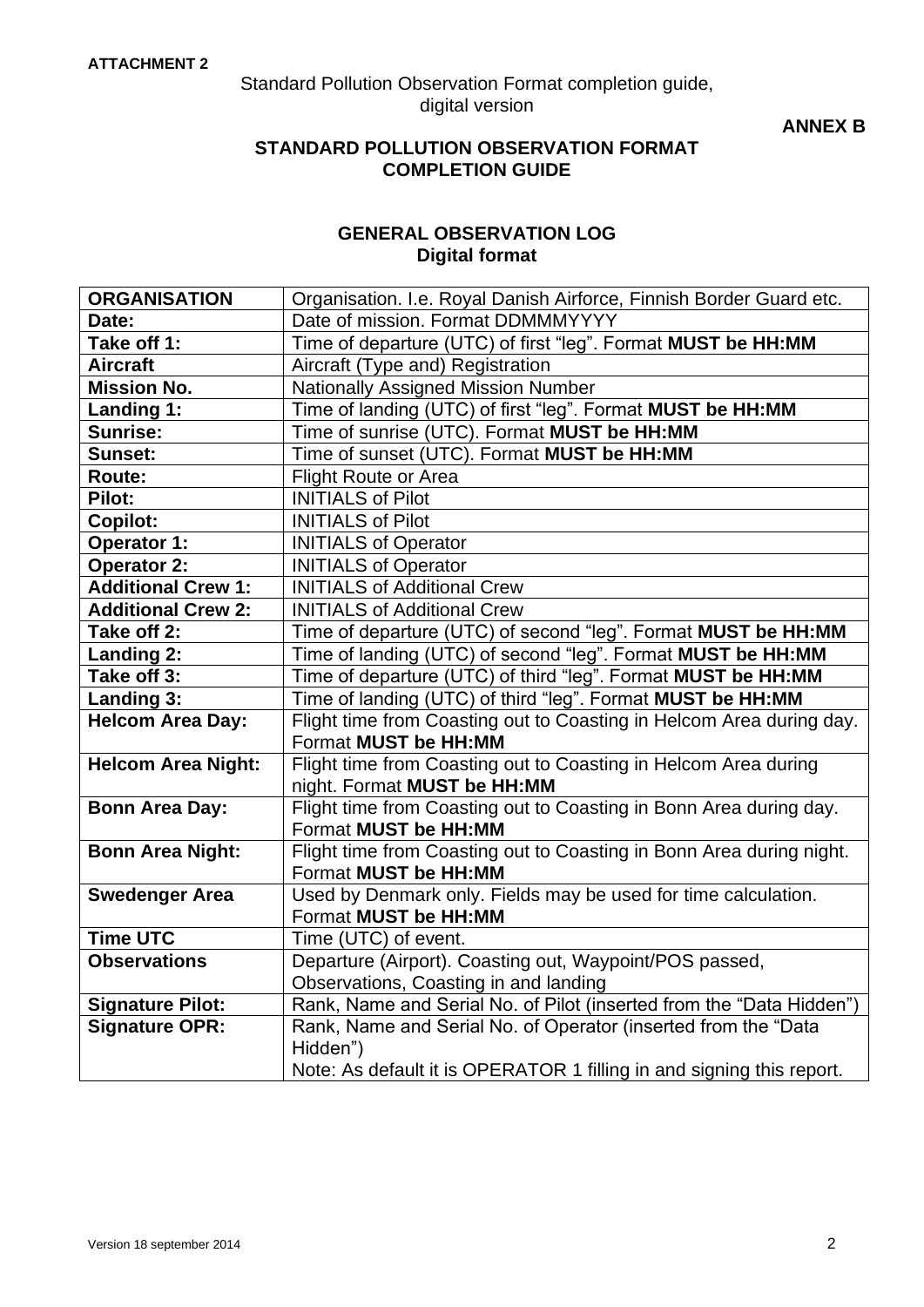## **STANDARD POLLUTION REPORTING FORMAT**

| <b>HELCOM:</b><br>Tick HELCOM Box if the<br>Tick HELCOM Box if the<br>flight is in HELCOM Area<br>flight is in HELCOM Area<br><b>BONN AGREEMENT:</b><br><b>Tick BONN AGREEMENT</b><br><b>Tick BONN AGREEMENT</b><br>Box if flight is in Bonn<br>Box if flight is in Bonn<br><b>Agreement Area</b><br><b>Agreement Area</b><br><b>Tick NO POLLUTION</b><br><b>NO POLLUTION DETECTED:</b><br><b>Tick NO POLLUTION</b><br>DETECTED if no pollution is<br>DETECTED if no pollution is<br>detected<br>detected<br><b>REPORTING AUTHORITY:</b><br><b>National Authority</b><br><b>National Authority</b><br><b>Responsible for Pollution</b><br><b>Responsible for Pollution</b><br>Control.<br>Control<br><b>Aircraft Registration Letters</b><br><b>Inserted from the General</b><br><b>AIRCRAFT REG:</b><br>/ Numbers.<br><b>Observation Log</b><br><b>Nationally Assigned Mission</b><br><b>MISSION No:</b><br><b>Inserted from the General</b><br>Number.<br><b>Observation Log</b><br>From the rolldown menu<br><b>FLIGHT TYPE:</b><br><b>National Designation for</b><br>Flight Type as follows:<br>select:<br><b>NAT</b><br>- National<br>National Designation for<br>Flight Type as follows:<br>- Regional<br><b>REG</b><br><b>EXER - Exercises</b><br><b>NAT</b><br>- National<br><b>REG</b><br>OPS - Operational Flight.<br>- Regional<br><b>RIG</b><br>- Oil Rig Patrol<br>- Exercises<br>EXER<br>SHIP - Shipping Patrol<br><b>OPS</b><br>- Operational Flight.<br><b>TDH</b><br><b>RIG</b><br>- Tour de Horizon<br>- Oil Rig Patrol<br><b>SHIP</b><br>- Shipping Patrol<br>Flight<br><b>CEPCO - Co-ordinated</b><br><b>TDH</b><br>- Tour de Horizon<br><b>Extended Pollution Control</b><br>Flight<br>CEPCO - Co-ordinated<br>Operation<br><b>Extended Pollution Control</b><br>Operation<br><b>CAPTAIN OF AIRCRAFT:</b><br><b>Inserted from the General</b><br>Name of Captain | <b>Manual log</b> | <b>Digital log</b> |
|----------------------------------------------------------------------------------------------------------------------------------------------------------------------------------------------------------------------------------------------------------------------------------------------------------------------------------------------------------------------------------------------------------------------------------------------------------------------------------------------------------------------------------------------------------------------------------------------------------------------------------------------------------------------------------------------------------------------------------------------------------------------------------------------------------------------------------------------------------------------------------------------------------------------------------------------------------------------------------------------------------------------------------------------------------------------------------------------------------------------------------------------------------------------------------------------------------------------------------------------------------------------------------------------------------------------------------------------------------------------------------------------------------------------------------------------------------------------------------------------------------------------------------------------------------------------------------------------------------------------------------------------------------------------------------------------------------------------------------------------------------------------------------------------------------------------------------------------------------------------------------------|-------------------|--------------------|
|                                                                                                                                                                                                                                                                                                                                                                                                                                                                                                                                                                                                                                                                                                                                                                                                                                                                                                                                                                                                                                                                                                                                                                                                                                                                                                                                                                                                                                                                                                                                                                                                                                                                                                                                                                                                                                                                                        |                   |                    |
|                                                                                                                                                                                                                                                                                                                                                                                                                                                                                                                                                                                                                                                                                                                                                                                                                                                                                                                                                                                                                                                                                                                                                                                                                                                                                                                                                                                                                                                                                                                                                                                                                                                                                                                                                                                                                                                                                        |                   |                    |
|                                                                                                                                                                                                                                                                                                                                                                                                                                                                                                                                                                                                                                                                                                                                                                                                                                                                                                                                                                                                                                                                                                                                                                                                                                                                                                                                                                                                                                                                                                                                                                                                                                                                                                                                                                                                                                                                                        |                   |                    |
|                                                                                                                                                                                                                                                                                                                                                                                                                                                                                                                                                                                                                                                                                                                                                                                                                                                                                                                                                                                                                                                                                                                                                                                                                                                                                                                                                                                                                                                                                                                                                                                                                                                                                                                                                                                                                                                                                        |                   |                    |
|                                                                                                                                                                                                                                                                                                                                                                                                                                                                                                                                                                                                                                                                                                                                                                                                                                                                                                                                                                                                                                                                                                                                                                                                                                                                                                                                                                                                                                                                                                                                                                                                                                                                                                                                                                                                                                                                                        |                   |                    |
|                                                                                                                                                                                                                                                                                                                                                                                                                                                                                                                                                                                                                                                                                                                                                                                                                                                                                                                                                                                                                                                                                                                                                                                                                                                                                                                                                                                                                                                                                                                                                                                                                                                                                                                                                                                                                                                                                        |                   |                    |
|                                                                                                                                                                                                                                                                                                                                                                                                                                                                                                                                                                                                                                                                                                                                                                                                                                                                                                                                                                                                                                                                                                                                                                                                                                                                                                                                                                                                                                                                                                                                                                                                                                                                                                                                                                                                                                                                                        |                   |                    |
|                                                                                                                                                                                                                                                                                                                                                                                                                                                                                                                                                                                                                                                                                                                                                                                                                                                                                                                                                                                                                                                                                                                                                                                                                                                                                                                                                                                                                                                                                                                                                                                                                                                                                                                                                                                                                                                                                        |                   |                    |
|                                                                                                                                                                                                                                                                                                                                                                                                                                                                                                                                                                                                                                                                                                                                                                                                                                                                                                                                                                                                                                                                                                                                                                                                                                                                                                                                                                                                                                                                                                                                                                                                                                                                                                                                                                                                                                                                                        |                   |                    |
|                                                                                                                                                                                                                                                                                                                                                                                                                                                                                                                                                                                                                                                                                                                                                                                                                                                                                                                                                                                                                                                                                                                                                                                                                                                                                                                                                                                                                                                                                                                                                                                                                                                                                                                                                                                                                                                                                        |                   |                    |
|                                                                                                                                                                                                                                                                                                                                                                                                                                                                                                                                                                                                                                                                                                                                                                                                                                                                                                                                                                                                                                                                                                                                                                                                                                                                                                                                                                                                                                                                                                                                                                                                                                                                                                                                                                                                                                                                                        |                   |                    |
|                                                                                                                                                                                                                                                                                                                                                                                                                                                                                                                                                                                                                                                                                                                                                                                                                                                                                                                                                                                                                                                                                                                                                                                                                                                                                                                                                                                                                                                                                                                                                                                                                                                                                                                                                                                                                                                                                        |                   |                    |
|                                                                                                                                                                                                                                                                                                                                                                                                                                                                                                                                                                                                                                                                                                                                                                                                                                                                                                                                                                                                                                                                                                                                                                                                                                                                                                                                                                                                                                                                                                                                                                                                                                                                                                                                                                                                                                                                                        |                   |                    |
|                                                                                                                                                                                                                                                                                                                                                                                                                                                                                                                                                                                                                                                                                                                                                                                                                                                                                                                                                                                                                                                                                                                                                                                                                                                                                                                                                                                                                                                                                                                                                                                                                                                                                                                                                                                                                                                                                        |                   |                    |
|                                                                                                                                                                                                                                                                                                                                                                                                                                                                                                                                                                                                                                                                                                                                                                                                                                                                                                                                                                                                                                                                                                                                                                                                                                                                                                                                                                                                                                                                                                                                                                                                                                                                                                                                                                                                                                                                                        |                   |                    |
|                                                                                                                                                                                                                                                                                                                                                                                                                                                                                                                                                                                                                                                                                                                                                                                                                                                                                                                                                                                                                                                                                                                                                                                                                                                                                                                                                                                                                                                                                                                                                                                                                                                                                                                                                                                                                                                                                        |                   |                    |
|                                                                                                                                                                                                                                                                                                                                                                                                                                                                                                                                                                                                                                                                                                                                                                                                                                                                                                                                                                                                                                                                                                                                                                                                                                                                                                                                                                                                                                                                                                                                                                                                                                                                                                                                                                                                                                                                                        |                   |                    |
|                                                                                                                                                                                                                                                                                                                                                                                                                                                                                                                                                                                                                                                                                                                                                                                                                                                                                                                                                                                                                                                                                                                                                                                                                                                                                                                                                                                                                                                                                                                                                                                                                                                                                                                                                                                                                                                                                        |                   |                    |
|                                                                                                                                                                                                                                                                                                                                                                                                                                                                                                                                                                                                                                                                                                                                                                                                                                                                                                                                                                                                                                                                                                                                                                                                                                                                                                                                                                                                                                                                                                                                                                                                                                                                                                                                                                                                                                                                                        |                   |                    |
|                                                                                                                                                                                                                                                                                                                                                                                                                                                                                                                                                                                                                                                                                                                                                                                                                                                                                                                                                                                                                                                                                                                                                                                                                                                                                                                                                                                                                                                                                                                                                                                                                                                                                                                                                                                                                                                                                        |                   |                    |
|                                                                                                                                                                                                                                                                                                                                                                                                                                                                                                                                                                                                                                                                                                                                                                                                                                                                                                                                                                                                                                                                                                                                                                                                                                                                                                                                                                                                                                                                                                                                                                                                                                                                                                                                                                                                                                                                                        |                   |                    |
|                                                                                                                                                                                                                                                                                                                                                                                                                                                                                                                                                                                                                                                                                                                                                                                                                                                                                                                                                                                                                                                                                                                                                                                                                                                                                                                                                                                                                                                                                                                                                                                                                                                                                                                                                                                                                                                                                        |                   |                    |
|                                                                                                                                                                                                                                                                                                                                                                                                                                                                                                                                                                                                                                                                                                                                                                                                                                                                                                                                                                                                                                                                                                                                                                                                                                                                                                                                                                                                                                                                                                                                                                                                                                                                                                                                                                                                                                                                                        |                   |                    |
|                                                                                                                                                                                                                                                                                                                                                                                                                                                                                                                                                                                                                                                                                                                                                                                                                                                                                                                                                                                                                                                                                                                                                                                                                                                                                                                                                                                                                                                                                                                                                                                                                                                                                                                                                                                                                                                                                        |                   |                    |
|                                                                                                                                                                                                                                                                                                                                                                                                                                                                                                                                                                                                                                                                                                                                                                                                                                                                                                                                                                                                                                                                                                                                                                                                                                                                                                                                                                                                                                                                                                                                                                                                                                                                                                                                                                                                                                                                                        |                   |                    |
|                                                                                                                                                                                                                                                                                                                                                                                                                                                                                                                                                                                                                                                                                                                                                                                                                                                                                                                                                                                                                                                                                                                                                                                                                                                                                                                                                                                                                                                                                                                                                                                                                                                                                                                                                                                                                                                                                        |                   |                    |
|                                                                                                                                                                                                                                                                                                                                                                                                                                                                                                                                                                                                                                                                                                                                                                                                                                                                                                                                                                                                                                                                                                                                                                                                                                                                                                                                                                                                                                                                                                                                                                                                                                                                                                                                                                                                                                                                                        |                   |                    |
|                                                                                                                                                                                                                                                                                                                                                                                                                                                                                                                                                                                                                                                                                                                                                                                                                                                                                                                                                                                                                                                                                                                                                                                                                                                                                                                                                                                                                                                                                                                                                                                                                                                                                                                                                                                                                                                                                        |                   |                    |
|                                                                                                                                                                                                                                                                                                                                                                                                                                                                                                                                                                                                                                                                                                                                                                                                                                                                                                                                                                                                                                                                                                                                                                                                                                                                                                                                                                                                                                                                                                                                                                                                                                                                                                                                                                                                                                                                                        |                   |                    |
|                                                                                                                                                                                                                                                                                                                                                                                                                                                                                                                                                                                                                                                                                                                                                                                                                                                                                                                                                                                                                                                                                                                                                                                                                                                                                                                                                                                                                                                                                                                                                                                                                                                                                                                                                                                                                                                                                        |                   |                    |
|                                                                                                                                                                                                                                                                                                                                                                                                                                                                                                                                                                                                                                                                                                                                                                                                                                                                                                                                                                                                                                                                                                                                                                                                                                                                                                                                                                                                                                                                                                                                                                                                                                                                                                                                                                                                                                                                                        |                   |                    |
| <b>Observation Log</b>                                                                                                                                                                                                                                                                                                                                                                                                                                                                                                                                                                                                                                                                                                                                                                                                                                                                                                                                                                                                                                                                                                                                                                                                                                                                                                                                                                                                                                                                                                                                                                                                                                                                                                                                                                                                                                                                 |                   |                    |
| <b>Inserted from the General</b><br><b>CO PILOT:</b><br>Name of Co Pilot                                                                                                                                                                                                                                                                                                                                                                                                                                                                                                                                                                                                                                                                                                                                                                                                                                                                                                                                                                                                                                                                                                                                                                                                                                                                                                                                                                                                                                                                                                                                                                                                                                                                                                                                                                                                               |                   |                    |
| <b>Observation Log</b><br><b>Inserted from the General</b>                                                                                                                                                                                                                                                                                                                                                                                                                                                                                                                                                                                                                                                                                                                                                                                                                                                                                                                                                                                                                                                                                                                                                                                                                                                                                                                                                                                                                                                                                                                                                                                                                                                                                                                                                                                                                             |                   |                    |
| <b>OPERATOR:</b><br>Name of Operator                                                                                                                                                                                                                                                                                                                                                                                                                                                                                                                                                                                                                                                                                                                                                                                                                                                                                                                                                                                                                                                                                                                                                                                                                                                                                                                                                                                                                                                                                                                                                                                                                                                                                                                                                                                                                                                   |                   |                    |
| <b>Observation Log</b><br>Name of Observer<br><b>Inserted from the General</b><br><b>OBSERVER:</b>                                                                                                                                                                                                                                                                                                                                                                                                                                                                                                                                                                                                                                                                                                                                                                                                                                                                                                                                                                                                                                                                                                                                                                                                                                                                                                                                                                                                                                                                                                                                                                                                                                                                                                                                                                                     |                   |                    |
| <b>Observation Log</b>                                                                                                                                                                                                                                                                                                                                                                                                                                                                                                                                                                                                                                                                                                                                                                                                                                                                                                                                                                                                                                                                                                                                                                                                                                                                                                                                                                                                                                                                                                                                                                                                                                                                                                                                                                                                                                                                 |                   |                    |
| <b>Inserted from the General</b><br><b>ADDITIONAL CREW:</b>                                                                                                                                                                                                                                                                                                                                                                                                                                                                                                                                                                                                                                                                                                                                                                                                                                                                                                                                                                                                                                                                                                                                                                                                                                                                                                                                                                                                                                                                                                                                                                                                                                                                                                                                                                                                                            |                   |                    |
|                                                                                                                                                                                                                                                                                                                                                                                                                                                                                                                                                                                                                                                                                                                                                                                                                                                                                                                                                                                                                                                                                                                                                                                                                                                                                                                                                                                                                                                                                                                                                                                                                                                                                                                                                                                                                                                                                        |                   |                    |
| <b>Observation Log</b><br>DAY:<br><b>Calculated from the date</b><br>Number Assigned to the                                                                                                                                                                                                                                                                                                                                                                                                                                                                                                                                                                                                                                                                                                                                                                                                                                                                                                                                                                                                                                                                                                                                                                                                                                                                                                                                                                                                                                                                                                                                                                                                                                                                                                                                                                                            |                   |                    |
| Day of the Week as follows:                                                                                                                                                                                                                                                                                                                                                                                                                                                                                                                                                                                                                                                                                                                                                                                                                                                                                                                                                                                                                                                                                                                                                                                                                                                                                                                                                                                                                                                                                                                                                                                                                                                                                                                                                                                                                                                            |                   |                    |
| Monday<br>$-01$                                                                                                                                                                                                                                                                                                                                                                                                                                                                                                                                                                                                                                                                                                                                                                                                                                                                                                                                                                                                                                                                                                                                                                                                                                                                                                                                                                                                                                                                                                                                                                                                                                                                                                                                                                                                                                                                        |                   |                    |
| Tuesday<br>$-02$                                                                                                                                                                                                                                                                                                                                                                                                                                                                                                                                                                                                                                                                                                                                                                                                                                                                                                                                                                                                                                                                                                                                                                                                                                                                                                                                                                                                                                                                                                                                                                                                                                                                                                                                                                                                                                                                       |                   |                    |
| Wednesday - 03                                                                                                                                                                                                                                                                                                                                                                                                                                                                                                                                                                                                                                                                                                                                                                                                                                                                                                                                                                                                                                                                                                                                                                                                                                                                                                                                                                                                                                                                                                                                                                                                                                                                                                                                                                                                                                                                         |                   |                    |
| Thursday<br>$-04$                                                                                                                                                                                                                                                                                                                                                                                                                                                                                                                                                                                                                                                                                                                                                                                                                                                                                                                                                                                                                                                                                                                                                                                                                                                                                                                                                                                                                                                                                                                                                                                                                                                                                                                                                                                                                                                                      |                   |                    |
| Friday<br>- 05                                                                                                                                                                                                                                                                                                                                                                                                                                                                                                                                                                                                                                                                                                                                                                                                                                                                                                                                                                                                                                                                                                                                                                                                                                                                                                                                                                                                                                                                                                                                                                                                                                                                                                                                                                                                                                                                         |                   |                    |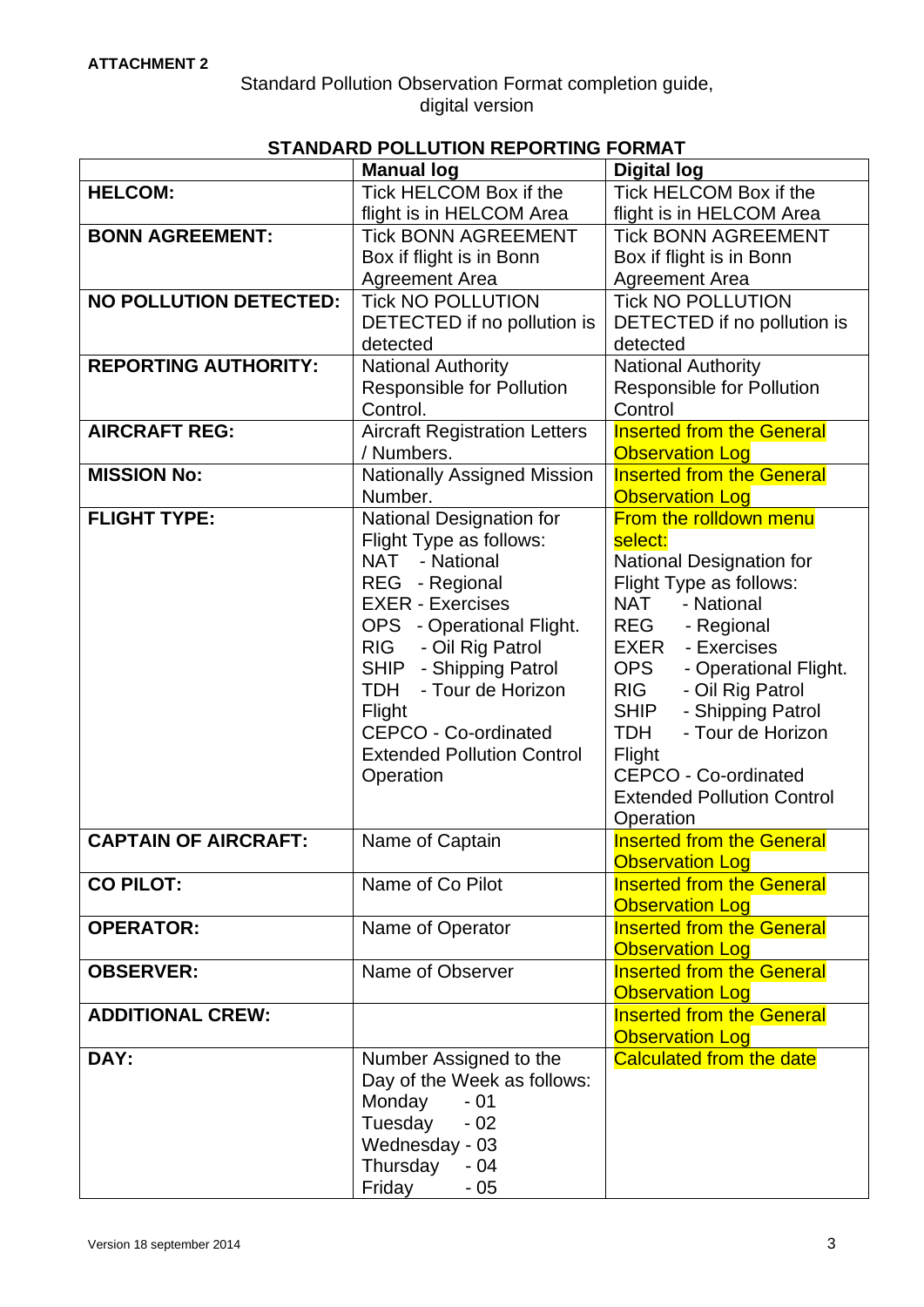Standard Pollution Observation Format completion guide,

|                             | digital version                    |                                        |
|-----------------------------|------------------------------------|----------------------------------------|
|                             | Saturday<br>$-06$                  |                                        |
|                             | Sunday<br>$-07$                    |                                        |
| <b>DATE/MONTH/YEAR:</b>     | Two number designation for         | <b>Inserted from the General</b>       |
|                             | each of date/month/year of         | <b>Observation Log</b>                 |
|                             | flight                             |                                        |
| <b>ROUTE / AREA:</b>        | <b>Flight Route or Area</b>        | <b>Inserted from the General</b>       |
|                             |                                    | <b>Observation Log</b>                 |
| TIME OVER THE SEA - DAY:    | Time over the Sea during           | <b>Inserted from the General</b>       |
|                             | Daylight                           | <b>Observation Log</b>                 |
| TIME OVER THE SEA -         | Time over the Sea at Night         | <b>Inserted from the General</b>       |
| <b>NIGHT:</b>               |                                    | <b>Observation Log</b>                 |
| <b>TOTAL TIME OVER SEA:</b> | Total time between                 | <b>Inserted from the General</b>       |
|                             | <b>Coasting Out and Coasting</b>   | <b>Observation Log</b>                 |
|                             | In.                                |                                        |
| No:                         | Number allocated to                | Number allocated to pollution          |
|                             | pollution detection.               | detection.                             |
| <b>AREA CODE:</b>           | The international telephone        | From the rolldown menu                 |
|                             | code for the country (Area)        | select:                                |
|                             | in                                 | The international telephone            |
|                             | which the pollution is             | code for the country (Area) in         |
|                             | located:                           | which the pollution is located:        |
|                             | <b>Bonn Agreement</b>              | <b>Bonn Agreement</b>                  |
|                             | <b>Belgium</b><br>32               | <b>Belgium</b><br>32                   |
|                             | Denmark (+ Helcom)<br>45           | 45<br>Denmark (+ Helcom)               |
|                             | 33<br>France                       | 33<br>France                           |
|                             | Germany (+ Helcom)<br>49           | 49<br>Germany (+ Helcom)               |
|                             | <b>Netherlands</b><br>31           | 31<br><b>Netherlands</b>               |
|                             | 47<br>Norway                       | Norway<br>47                           |
|                             | Sweden (+ Helcom)<br>46            | Sweden (+ Helcom)<br>46                |
|                             | <b>United Kingdom</b><br>44<br>353 | <b>United Kingdom</b><br>44            |
|                             | Ireland<br><b>Helcom</b>           | 353<br>Ireland<br>372<br><b>Helcom</b> |
|                             | Estonia<br>372                     | 358<br>Estonia                         |
|                             | 358<br>Finland                     | 371<br>Finland                         |
|                             | Latvia<br>371                      | 370<br>Latvia                          |
|                             | Lithuania<br>370                   | Lithuania<br>48                        |
|                             | Poland<br>48                       | Poland<br>7                            |
|                             | Russia<br>$\overline{7}$           | Russia                                 |
| <b>TIME UTC:</b>            | Time of pollution detection.       | Time of pollution detection.           |
| <b>BONN/HELCOM</b>          |                                    | <b>Insert B or H for observation</b>   |
|                             |                                    | done in either BONN or                 |
|                             |                                    | <b>HELCOM</b> area                     |
| <b>POSITION:</b>            | Latitude and longitude of          | Latitude and longitude of              |
|                             | pollution (degrees, minutes        | pollution (degrees, minutes            |
|                             | and decimal minutes //             | and decimal minutes // WGS             |
|                             | WGS / 84 Datum).                   | /84 Datum).                            |
|                             |                                    | Format: DDMM, MM                       |
| <b>DIMENSIONS:</b>          | Length and width of                | Length and width of pollution          |
|                             | pollution in kilometres.           | in kilometres.                         |
| <b>AREA COVER %:</b>        | Observer's assessment of           | Observer's assessment of the           |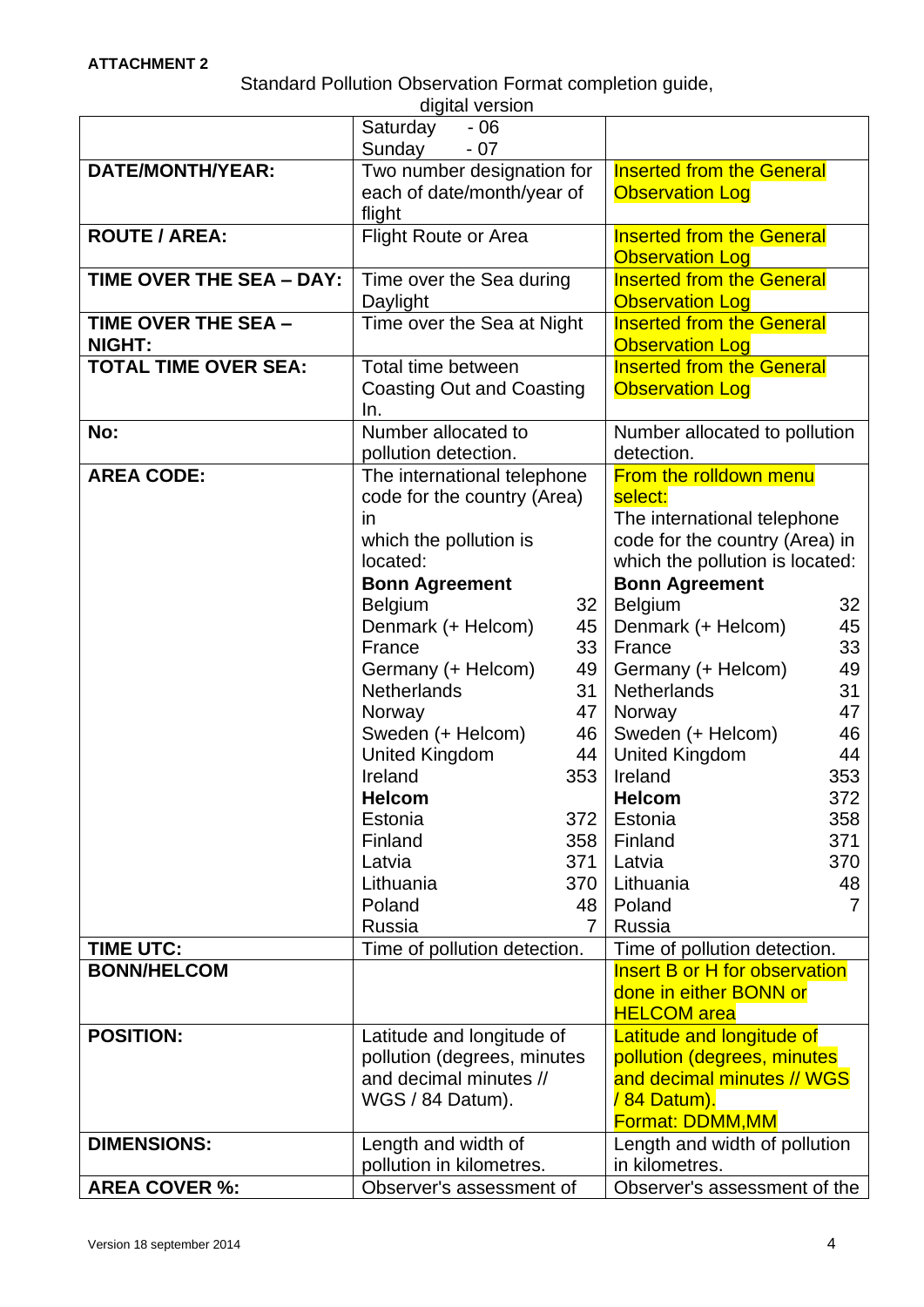Standard Pollution Observation Format completion guide,

|                        | digital version                                      |                                            |
|------------------------|------------------------------------------------------|--------------------------------------------|
|                        | the percentage of the boxed                          | percentage of the boxed                    |
|                        | dimensioned area (length x                           | dimensioned area (length x                 |
|                        | width), covered with                                 | width), covered with                       |
|                        | pollution.                                           | pollution.                                 |
| <b>OILED AREA:</b>     | Oiled Area covered with                              | <b>Automatically calculated by</b>         |
|                        | pollution; calculated by                             | formula:                                   |
|                        | multiplying length, width and<br>cover %             | Length x width x cover%                    |
|                        | Example:                                             |                                            |
|                        | Length x Width x Cover %                             |                                            |
|                        | 2 Km x 1 Km x 50%, gives                             |                                            |
|                        | $[2.0] \times [1.0] \times [0.5]$                    |                                            |
|                        | $=$ Oiled Area = 1 Km <sup>2</sup>                   |                                            |
| <b>OIL APPEARANCE</b>  | Allocation of Percentage of                          | Allocation of Percentage of                |
| <b>COVERAGE %:</b>     | the `Oiled Area' to the                              | the 'Oiled Area' to the                    |
|                        | Appearance of the pollution.                         | Appearance of the pollution.               |
|                        | Example:                                             | Example:                                   |
|                        | $1/2$ cover - Rainbow -                              | $1/2$ cover - Rainbow -                    |
|                        | Column $2 = 50\%$                                    | Column $2 = 50\%$                          |
|                        | 1/4 cover - Metallic -<br>Column $3 = 25%$           | 1/4 cover - Metallic - Column<br>$3 = 25%$ |
|                        | 1/4 cover - True Colour -                            | 1/4 cover - True Colour -                  |
|                        | Column $5 = 25%$                                     | Column $5 = 25%$                           |
|                        | Allocation of Percentage of                          | Allocation of Percentage of                |
|                        | the `Oiled Area' to the                              | the `Oiled Area' to the                    |
|                        | Appearance of the pollution.                         | Appearance of the pollution.               |
|                        | Example:                                             | Example:                                   |
|                        | $1/2$ cover - Rainbow -                              | 1/2 cover - Rainbow -                      |
|                        | Column $2 = 50\%$                                    | Column $2 = 50\%$                          |
|                        | 1/4 cover - Metallic -                               | 1/4 cover - Metallic -                     |
|                        | Column $3 = 25%$                                     | Column $3 = 25%$                           |
|                        | 1/4 cover - True Colour                              | 1/4 cover - True Colour ·                  |
|                        | Column $5 = 25%$                                     | Column $5 = 25%$                           |
| <b>MINIMUM VOLUME:</b> | Minimum Quantity of Oil                              | <b>Automatically calculated by</b>         |
|                        | Pollution in cubic metres.<br>Calculated as follows: | formula:<br>[Oiled Area] x [Appearance     |
|                        | [Oiled Area] x [Appearance                           | <b>Code Minimum Thickness</b>              |
|                        | <b>Code Minimum Thickness</b>                        | <b>Value] X [Decimal</b>                   |
|                        | Value] X [Decimal                                    | Percentage of Appearance].                 |
|                        | Percentage of Appearance].                           |                                            |
|                        | [1 Km2] $\times$ [0.3 m <sup>3</sup> /km2] $\times$  |                                            |
|                        | $[0.50] = 0.15$ m <sup>3</sup>                       |                                            |
|                        | [1 Km2] x [5.0 m <sup>3</sup> /km <sup>2</sup> ] x   |                                            |
|                        | $[0.25] = 1.25$ m <sup>3</sup>                       |                                            |
|                        | [1 Km2] x [200 m <sup>3</sup> /km <sup>2</sup> ] x   |                                            |
|                        | $[0.25] = 50$ m <sup>3</sup>                         |                                            |
|                        | Minimum Total Quantity =                             |                                            |
|                        | $[0.15] + [1.25] + [50] =$                           |                                            |
|                        | 51.4 $m3$                                            |                                            |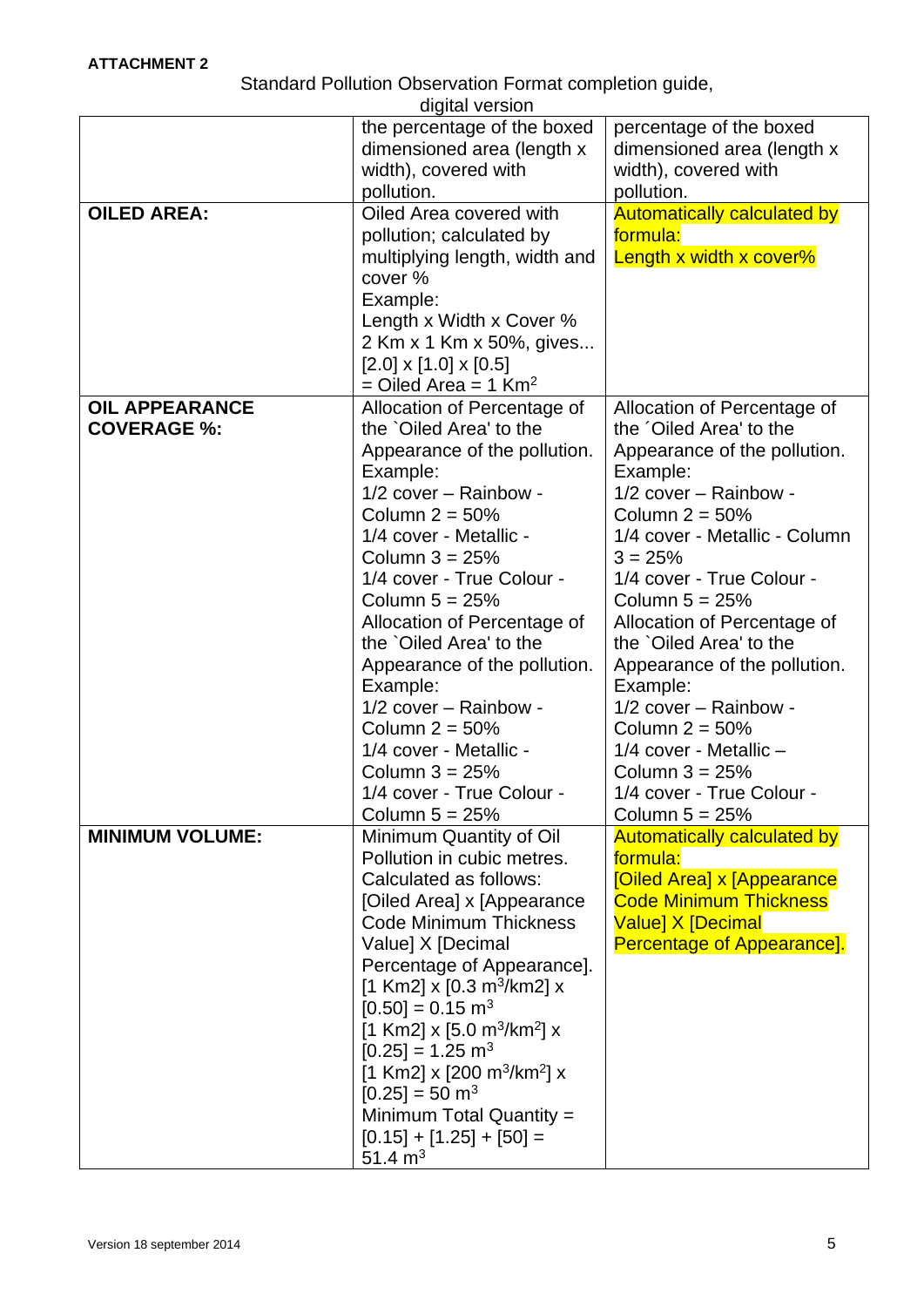Standard Pollution Observation Format completion guide, digital version

| <b>MAXIMUM VOLUME:</b> | Maximum Quantity of Oil<br>Pollution in cubic metres.<br>Calculated as follows:<br>[Oiled Area] x [Appearance<br>Code Maximum Thickness<br>Value]<br>X [Decimal Percentage of<br>Appearance].<br>[1 Km <sup>2</sup> ] x [5.0 m <sup>3</sup> /km <sup>2</sup> ] x<br>$[0.50] = 2.5$ m <sup>3</sup><br>[1 Km <sup>2</sup> ] x [50 m <sup>3</sup> /km <sup>2</sup> ] x<br>$[0.25] = 12.5$ m <sup>3</sup><br>[1 Km <sup>2</sup> ] x [>200 m <sup>3</sup> /km <sup>2</sup> ] x<br>$[0.25] = 50$ m <sup>3</sup><br>Maximum Total Quantity =<br>$[2.5] + [12.5] + [50] =$<br>$> 65 \text{ m}^3$ | <b>Automatically calculated by</b><br>formula:<br>[Oiled Area] x [Appearance<br><b>Code Maximum Thickness</b><br><b>Value</b> ]<br>Note:<br>If code 5 (Continous True<br>Colour) is used, Maximum<br>will be set as N/A (not<br>applicable), since maximum<br>volume is defined as "more<br>than 200 m <sup>3</sup> pr KM <sup>2</sup> |
|------------------------|------------------------------------------------------------------------------------------------------------------------------------------------------------------------------------------------------------------------------------------------------------------------------------------------------------------------------------------------------------------------------------------------------------------------------------------------------------------------------------------------------------------------------------------------------------------------------------------|----------------------------------------------------------------------------------------------------------------------------------------------------------------------------------------------------------------------------------------------------------------------------------------------------------------------------------------|
| No:                    | The same number as                                                                                                                                                                                                                                                                                                                                                                                                                                                                                                                                                                       | <b>Automatically inserted from</b>                                                                                                                                                                                                                                                                                                     |
|                        | previously allocated to the<br>pollution detection.                                                                                                                                                                                                                                                                                                                                                                                                                                                                                                                                      | previous table.                                                                                                                                                                                                                                                                                                                        |
| <b>POLLUTION TYPE:</b> | Pollution Type as follows:<br>OIL - Oil<br><b>CHEM - Chemical</b><br>FISH - Fish Oil or Waste<br>VEG - Vegetable Oil or<br>Waste<br>OTH - Other (Amplify in<br>Remarks)<br><b>UNK - Unknown</b>                                                                                                                                                                                                                                                                                                                                                                                          | From the rolldown menu<br>select:<br><b>Pollution Type as follows:</b><br>OIL - Oil<br><b>CHEM - Chemical</b><br><b>FISH - Fish Oil or Waste</b><br><b>VEG - Vegetable Oil or</b><br><b>Waste</b><br><b>OTH - Other (Amplify in</b><br><b>Remarks)</b><br><b>UNK - Unknown</b>                                                         |
| <b>DETECTION:</b>      | <b>Detection Sensor.</b><br><b>SLAR - Radar</b><br><b>UV - Ultra Violet</b><br>IR - Infrared<br>VIS - Visual<br>MW - Microwave<br>LF - Laser Fluorosensor                                                                                                                                                                                                                                                                                                                                                                                                                                | <b>Detection Sensor.</b><br><b>SLAR - Radar</b><br><b>UV - Ultra Violet</b><br>IR - Infrared<br>VIS - Visual<br>MW - Microwave<br>LF - Laser Fluorosensor                                                                                                                                                                              |
| <b>PHOTO:</b>          | Photographs of pollution                                                                                                                                                                                                                                                                                                                                                                                                                                                                                                                                                                 | Photographs of pollution                                                                                                                                                                                                                                                                                                               |
| <b>VIDEO:</b>          | Video of the pollution                                                                                                                                                                                                                                                                                                                                                                                                                                                                                                                                                                   | Video of the pollution                                                                                                                                                                                                                                                                                                                 |
| FLIR:                  | Forward Looking Infrared of<br>the pollution<br>Video of the pollution                                                                                                                                                                                                                                                                                                                                                                                                                                                                                                                   | Forward Looking Infrared of<br>the pollution<br>Video of the pollution                                                                                                                                                                                                                                                                 |

**Note: For all Detections / Observations Boxes write:**

**'Y' Sensor used and pollution detected**

**'N' Sensor used but pollution not detected**

**'-' Sensor was not used or not available**

| <b>WEATHER:</b> | Weather at the time of | Weather at the time of |
|-----------------|------------------------|------------------------|
|                 | pollution observation  | pollution observation, |